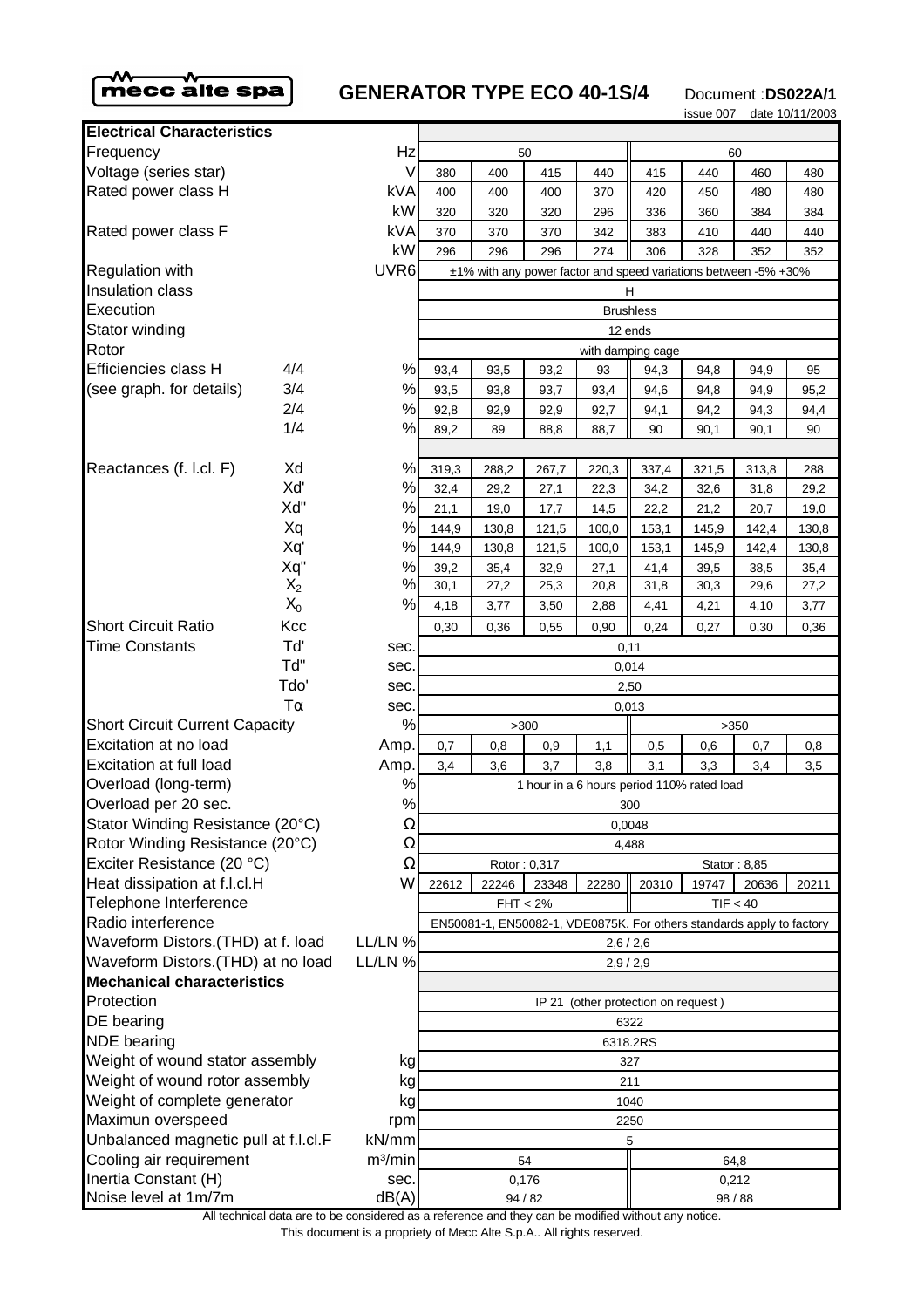

## **GENERATOR TYPE ECO 40-1S/4**

Document : **DS022A/2**







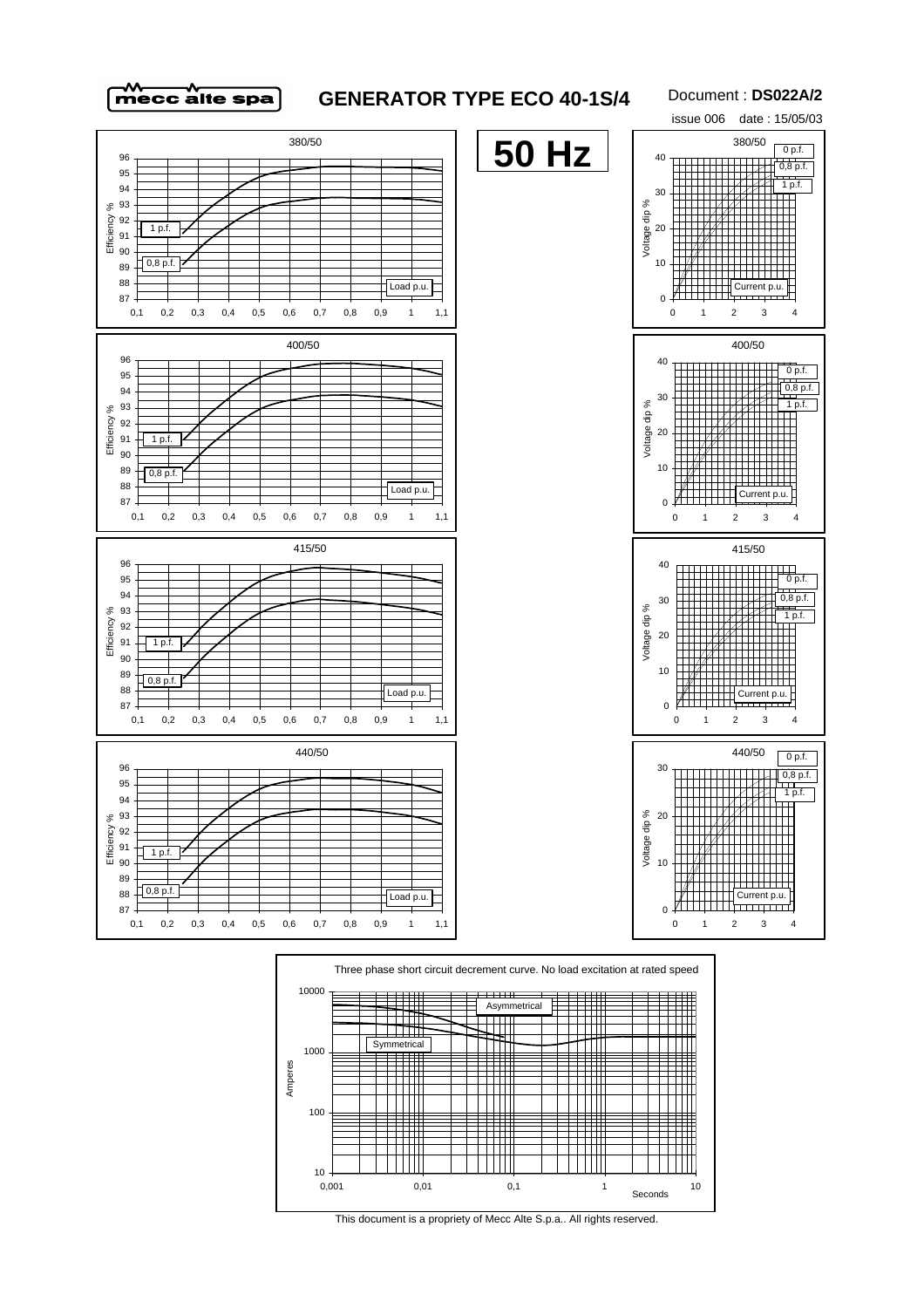

## **GENERATOR TYPE ECO 40-1S/4**

Document : **DS022A/3**







This document is a propriety of Mecc Alte S.p.a.. All rights reserved.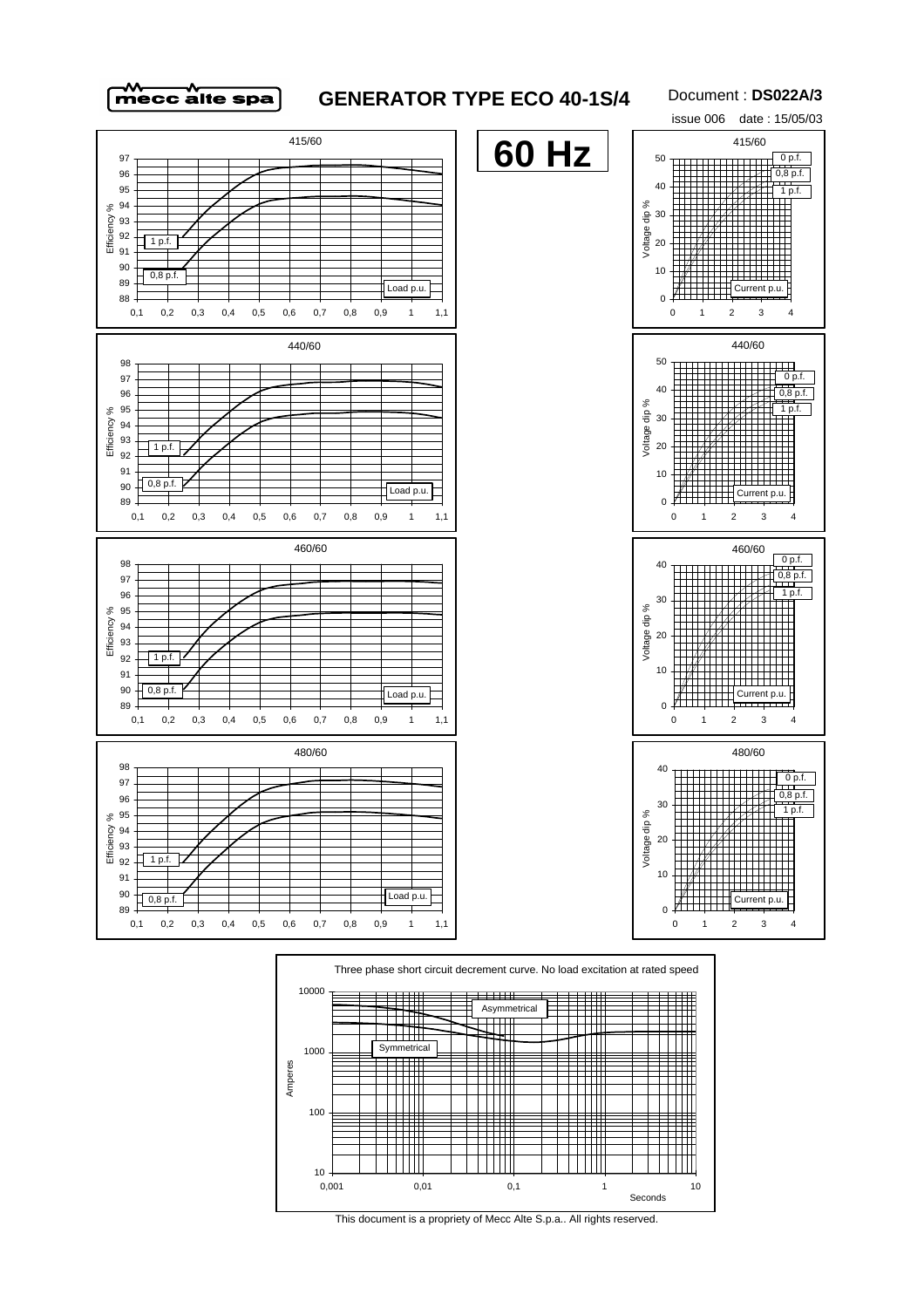